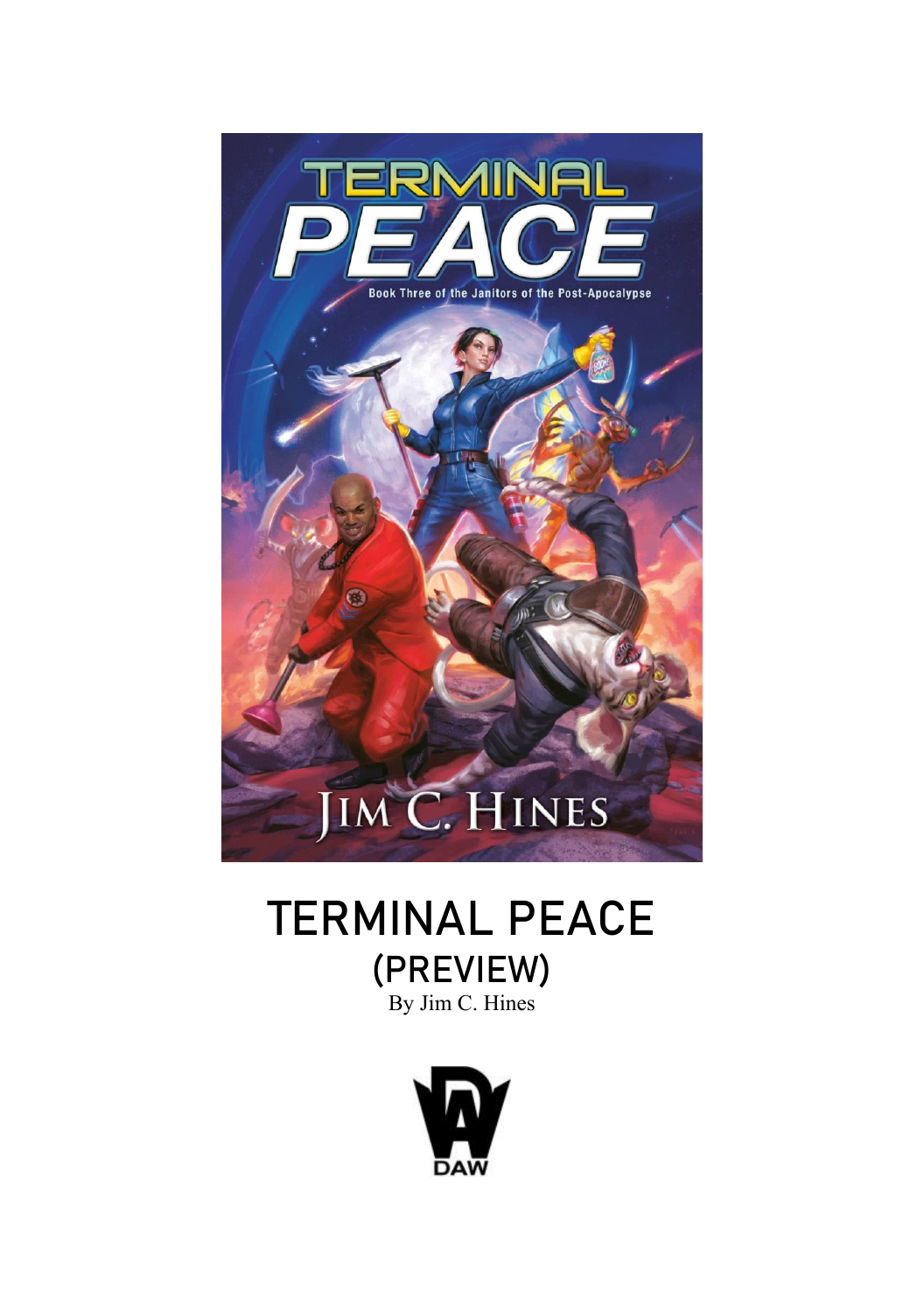Copyright © 2022, by Jim C. Hines

Cover art by Kieran Yanner

The characters, incidents, and dialogue herein are fictional, and any resemblance to actual events or persons, living or dead, is purely coincidental.

> **Terminal Peace** Janitors of the Post-Apocalypse: Book Three

> > August 9, 2022 from DAW Books ISBN: 978-0756412807 In hardcover and electronic format

Author Website: [https://www.jimchines.com](https://www.jimchines.com/)

This preview may be freely shared and distributed.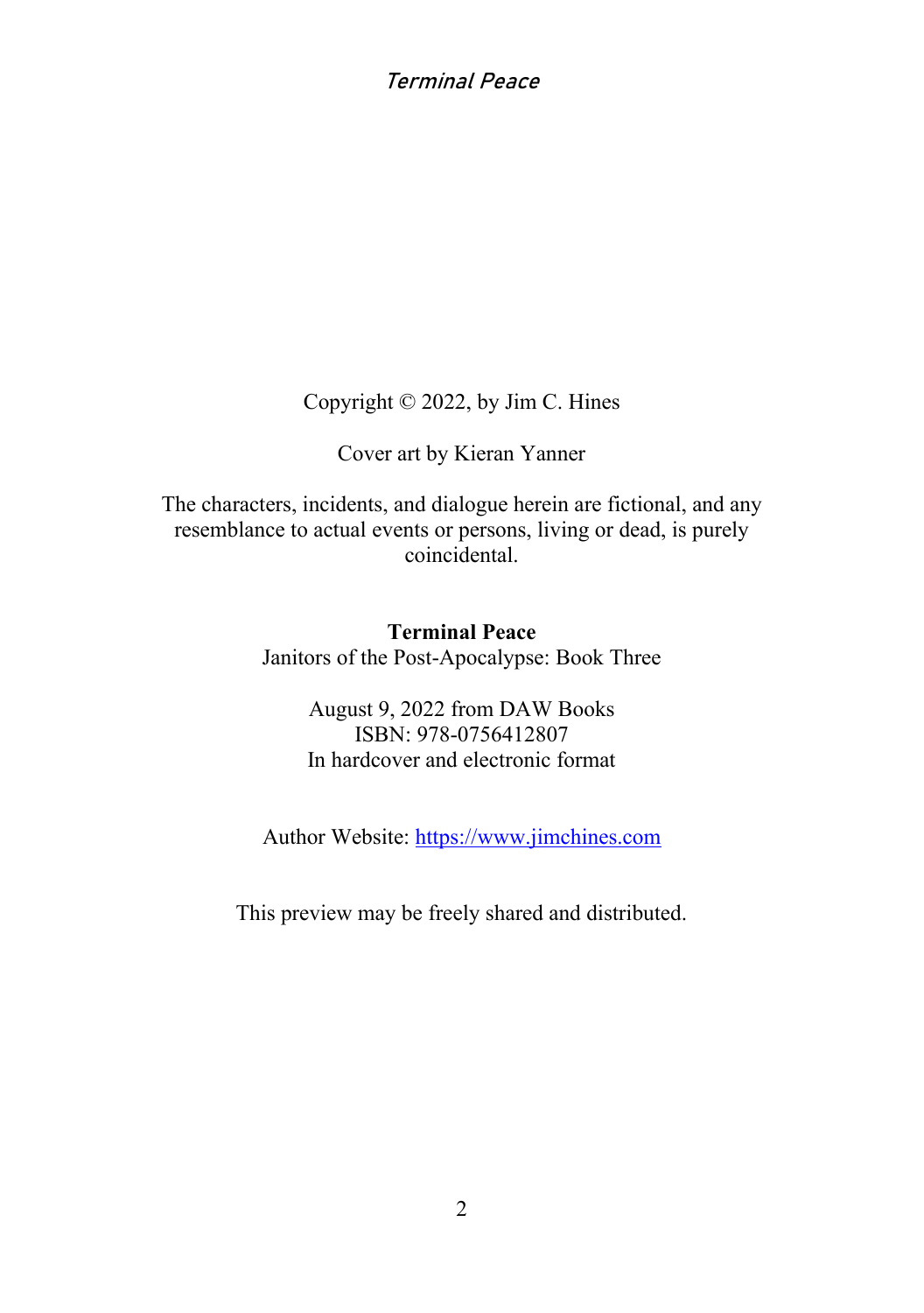**Jim C. Hines**

# **Chapter 1**

*Human beings, once the worst of their feral instincts have been cured, are an undeniable military asset. However, the recent decision to allow the humans of Earth to govern themselves is the most tentacle-knotting foolishness to come out of the Alliance Judicial Council in decades.*

*Humans are little more than animals. I say this not out of malice or racism. Indeed, I'm quite fond of human beings. But after years of study, I've found them to be an evolutionary quagmire of inefficiency. Scientifically and objectively, humans are a primitive species.*

*They have redundant lungs and kidneys, but only a single brain or heart, as well as seemingly "optional" organs like the appendix. Even more absurd is their reproductive system. Half the species keep their genitalia on the outside of their bodies! Then there's the human gastrointestinal tract, an evolutionary abomination if ever there was one.\**

*Recently discovered research from the Library of Humanity suggests one of the greatest threats to human health in pre-contact years was their own immune system. Much like humans themselves, their immune system was vicious and undiscerning. It attacked external pathogens with moderate efficiency, but assailed the host body as well.*

*A sampling of human immune disorders includes arthritis, diabetes, lupus, gastrointestinal inflammation, multiple sclerosis, and countless more. While human medicine was able to manage many of these diseases, their physiology was a disaster waiting to happen. The so-called "Krakau Plague"—an inaccurate and offensive misnomer—was but the latest in a long list of pandemics to ravage this primitive world.*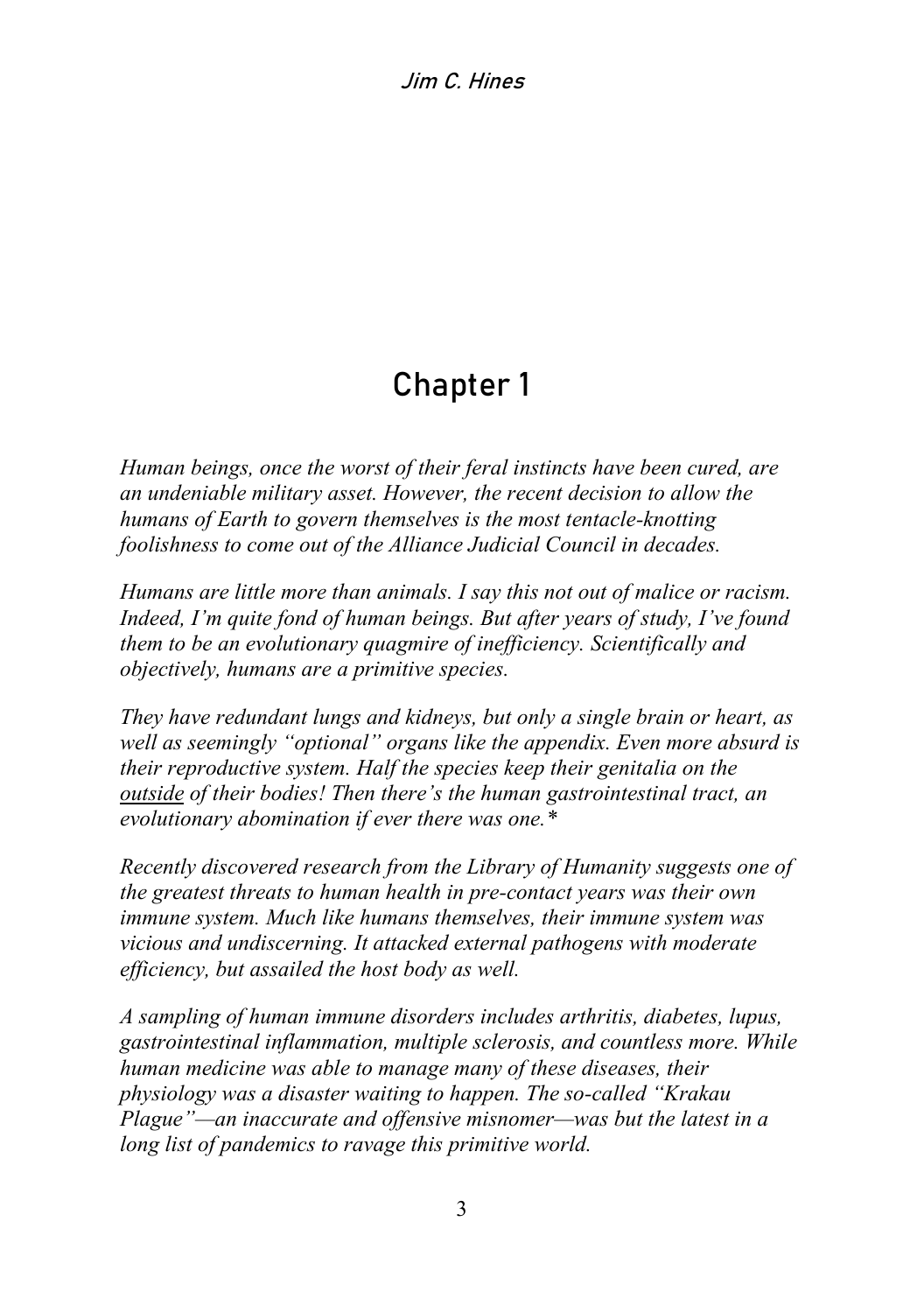*Indeed, one could argue that the Krakau Plague resulted in a stronger, more resilient breed of human. Just as Krakau government has produced a stronger, more stable human society.*

### *-From "A Defense of Krakau Oversight in Human Evolution and Government" By Krakau physician Aberdovey Bells*

*\*The human GI tract is more than seven and a half meters long. Despite this absurd length, humans regularly emit foul-smelling exhaust as a byproduct of inefficient digestion. Krakau biochemists have tried for years to reduce these emissions through a carefully controlled diet, but their efforts have met with minimal success.*

ontractors and specialists from the Krakau Alliance had completely overhauled the *EDFS Pufferfish*, including "human-friendly"  $\ell$  upgrades to the medical facilities. Brand new medtanks gleamed like ontractors and specialists from the Krakau Alliance had completely<br>overhauled the *EDFS Pufferfish*, including "human-friendly"<br>upgrades to the medical facilities. Brand new medtanks gleamed like<br>oversized aquariums beneat Earth's sun rather than Dobranok's. The walls and storage lockers were a gentle blue instead of the sandy brown the Krakau preferred. Cheerful images of baby Earth animals with encouraging text decorated the ceiling.

None of it eased Captain Marion "Mops" Adamopolous' impatience. Every minute she spent here, lying in what the Krakau called "a perfectly balanced restorative medical bath solution," brought them one minute closer to interplanetary war—a war with Earth at its center.

She stared up at the picture of a kitten clinging to a tree branch with its front claws. The text, in Human, read, *Continue dangling in your present location!*

"How long?" she asked for the sixth time.

Azure turned so one large eye faced Mops. "I'm analyzing your test results as quickly as I can."

Mops dug deep, scraping for the last dregs of patience. Azure was young for a Rokkau, roughly equivalent to a human in her late teens, and while she was a genius when it came to biochemistry, that didn't make her a trained physician.

Azure stood a bit over a meter tall, her cylindrical body resting on thick, snakelike limbs. Four long, dexterous tentacles paged through the medical information displayed on the wall-mounted console. One of those tentacles was slightly shorter and skinnier than the rest. Mops had shot that one off eight months ago, and it hadn't quite finished regrowing.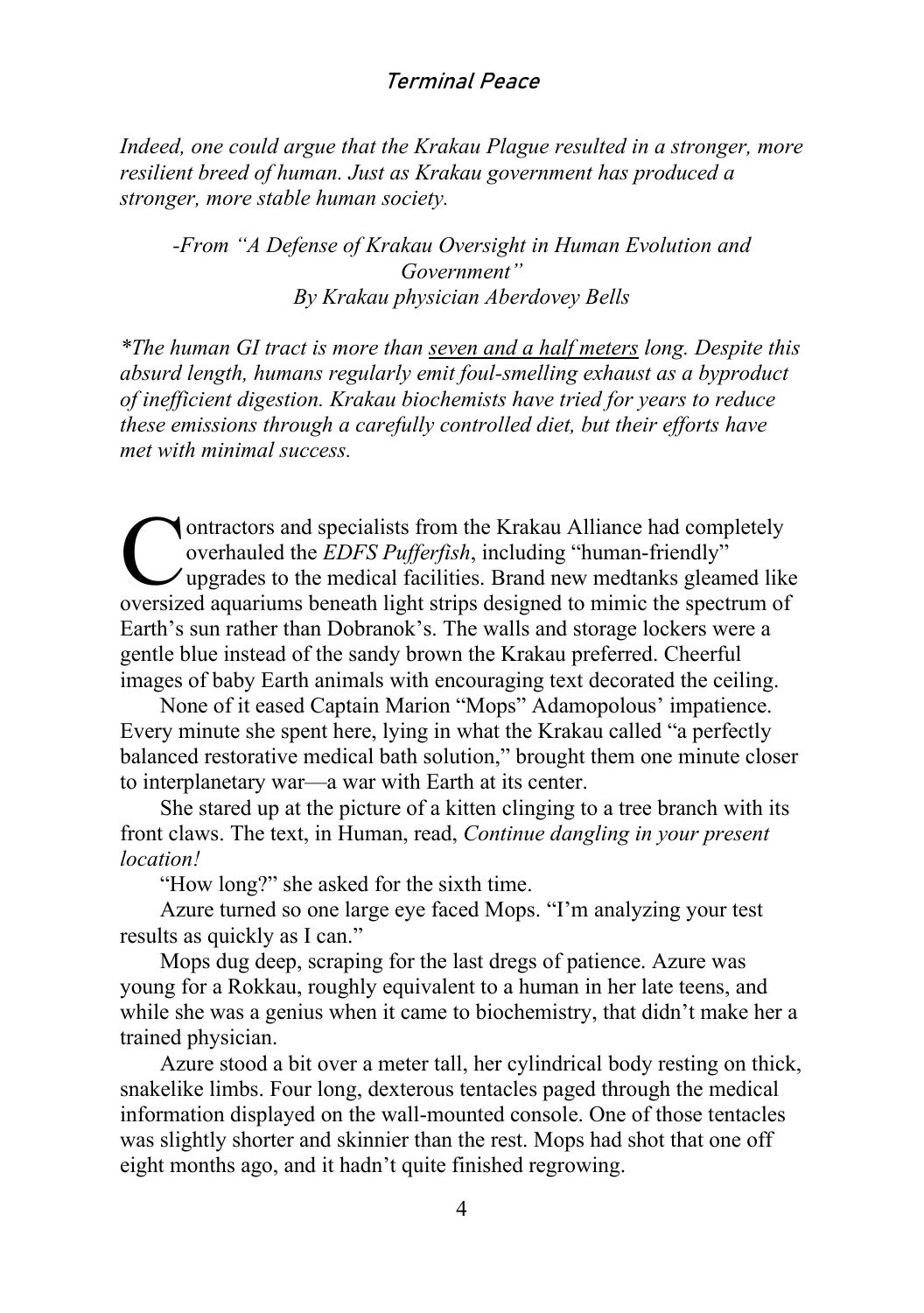#### **Jim C. Hines**

Thick, overlapping shells covered most of Azure's body. Like the skin beneath, the shells were mostly black with irregular splotches of blue.

The everpresent salt-and-alcohol smell of Krakau antiseptics threatened to give Mops flashbacks to the first time she'd woken up in a medtank. That had been years ago, on Earth. Antarctica, though she hadn't known it at the time. She hadn't known anything. No language, no identity, no idea who or what she was. No memories, save for nightmarish flashes of hunger…

Back when Mops had been in charge of Shipboard Hygiene and Sanitation, she'd tried everything to minimize that smell. Odor-absorbing minerals, upgraded air filtration systems, air-freshening sanitary scrubs…nothing worked.

She turned onto her side. A painted gorilla grinned down at her from the wall. Colorful writing arched over the creature's head like a rainbow: *Have you groomed your dental protrusions today?*

"I'm not sure about the artwork."

"I'm told the style is designed to mimic the décor of an old human medical facility specializing in tooth care. Are the posters not comforting?"

"I'm not sure 'comforting' is the right word." In fairness, Mops doubted anything would bring much comfort today. "

Azure hummed and clicked to herself as she pored over a computer console. "Perhaps a trained doctor would be better for these tests. The Alliance has—"

"I don't trust the Alliance with this." Bad enough the Krakau—and, to be fair, their Rokkau kin—had been behind the infection that transformed humanity into shambling, near-unkillable monsters all those years ago. The Krakau Alliance claimed to have searched for a cure, but the truth was, they *wanted* the monsters. What they called a cure was just enough to turn the monsters into obedient soldiers in their war against the Prodryans.

And then, four months ago, Mops had discovered a Krakau admiral working to infect and weaponize other races. To deliberately do to them what an accident of biology had done to humans.

Mops wasn't alone in her distrust of the Alliance. These days, only escalating Prodryan aggression kept the whole interplanetary organization from crumbling like wet sand. She wasn't sure how much longer that would be enough.

"You don't trust them, but you trust me?" Azure's stuttering clicks were the human equivalent of wry laughter.

"Why not? You haven't attempted any acts of bioterrorism in eight months."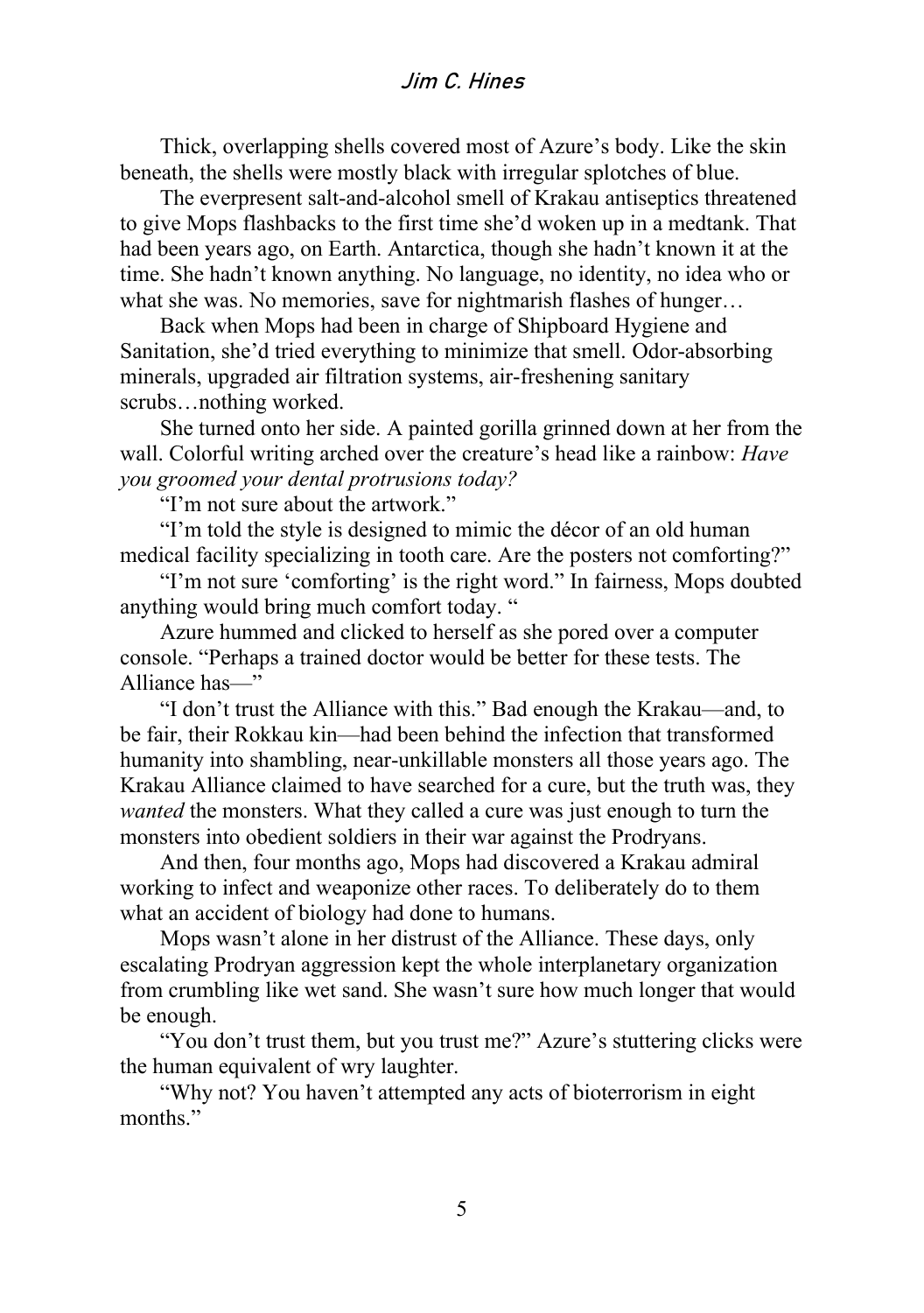Azure waved a tentacle. "That was the impetuousness of youth. Who hasn't incapacitated a ship and tried to wipe out a planet's population when they were a child?"

"Some of us spent our youth trudging about a ruined planet, eating anything that moved." Fortunately, Mops had no memories of those years before the Krakau had "cured" her. "Speaking of children running wild, how long has it been since you called your mothers?"

"Three days." The translator on Azure's beak managed to convey her eye-rolling exasperation, though Mops wasn't sure if it was directed at her or at Azure's parents. "They got matching shell-etchings last month: threecolor line art of coral blooms curled with silver wave-skimmers." At Mops' blank expression, she explained, "Wave-skimmers are like shimmering dragonflies. They mate for life. The coral blooms are just pretty."

"That sounds nice," said Mops.

"It's *embarrassing*. They're old enough to be grandparents. Do you know what they said to me when I asked about getting an etching, back on the life ship? I thought they'd burst an air bladder…"

Azure's skin darkened. One large, black eye continued to watch the console. The other shifted to focus on Mops.

Mops braced herself. "What is it?"

"I've finished comparing your test results to Alliance diagnostic criteria." Azure's lower limbs undulated with distress. The melody of her words—before translation—was off-key as well. "It appears your body's immune system has begun to reject the Krakau cure."

Mops had been dreading those words. Hearing them now was almost a relief, an end to weeks of uncertainty and dread.

For close to a month, she'd felt *off*. She had trouble sleeping, and when she did drift off, she spent her nights twitching and sweating, jolting awake from half-remembered dreams.

At first, she'd told herself it was nothing serious. Humans were practically unkillable, immune to most diseases and able to shrug off injuries that would destroy another species. It was one of the things that made them such useful soldiers. But as her symptoms increased, she'd started to suspect the worst.

"Well, shit."

Azure gave an exaggerated full-body nod. "A fecal analysis was part of the diagnosis, yes. Your nonstandard diet presented challenges, but the sample's pH was abnormally high. In addition, your white blood cell count is up, your adrenal glands are overproducing, your neurotransmitters—"

"I'm reverting."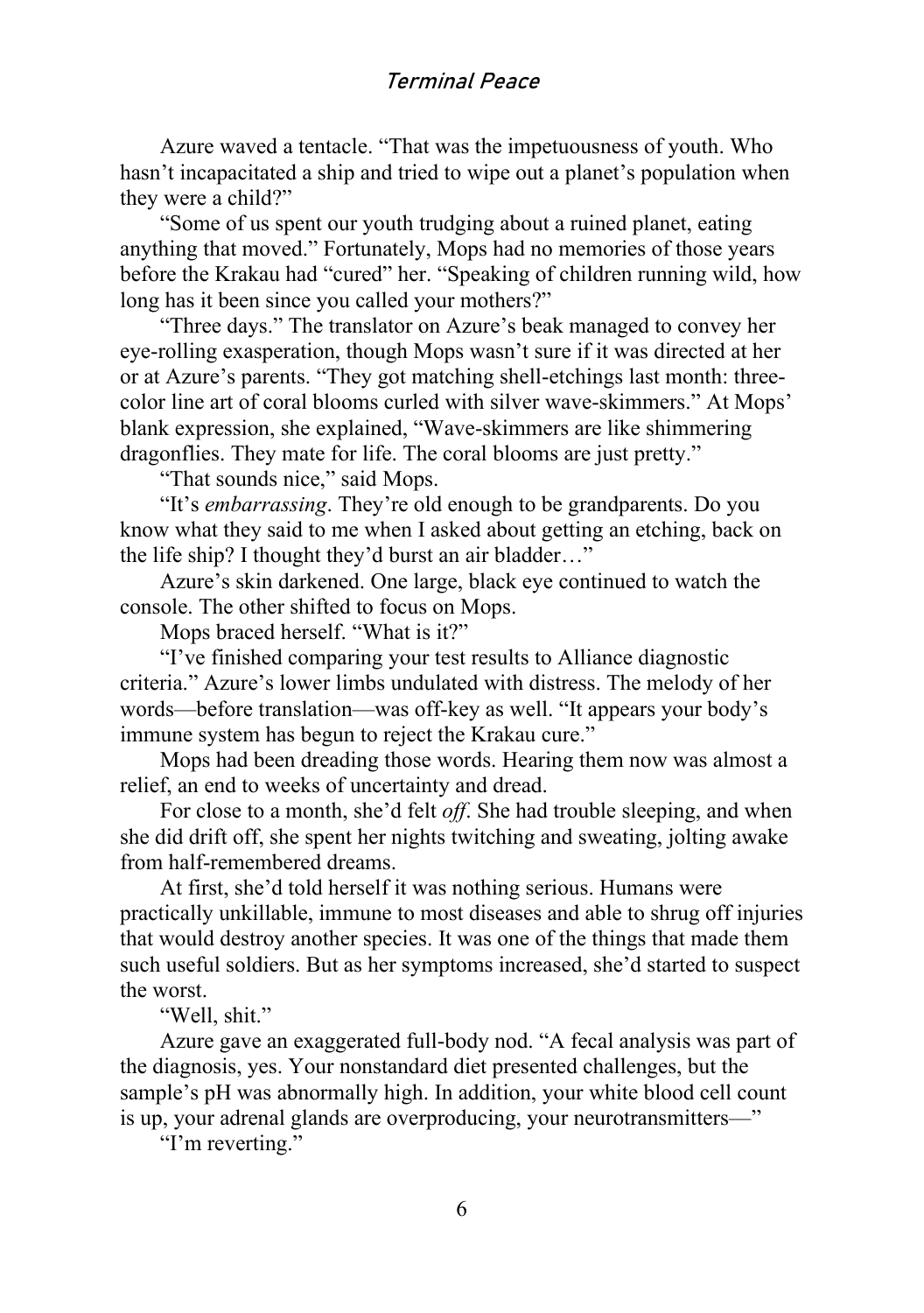"It appears so," Azure said quietly. "I'm double-checking the results."

Mops sat in the tank, acutely aware of her body. The wrinkled skin on the pads of her fingers. The medbath lapping against her skin. The recirculated air raising goosebumps on her arms. She felt…hollow, like an old tree rotting from the inside. "What's my prognosis?"

Azure's beak clicked. "I don't understand your question."

"How do we treat this?" Mops snapped. "What are my odds?"

"There is no treatment." Azure spoke slowly, as if to a child. "I've reviewed the latest medical research, what little there is, but…"

"There's not much there," Mops guessed.

"This particular area of study is remarkably barren."

Why wouldn't it be? If the occasional human reverted back to its feral state, there were millions more where that one came from. Cheaper to round up and cure a new batch from Earth than to try to troubleshoot and fix whatever had gone wrong with one random human.

"What triggered this?" asked Mops. "Why is it happening now?"

"It's impossible to say."

"Could it be deliberate? A form of biological attack? You and the other Rokkau developed a drug to trigger immediate, temporary reversion. If the Prodryans got hold of that, they could have used it to—"

"All humans were inoculated against that formula seven months ago," said Azure. "I've found no trace of any external agent causing your reversion. This is a result of your body's own actions. Your immune system is rejecting the cure."

"In other words, my body screwed the pooch on this one."

"Bestiality would not cause reversion either," Azure assured her.

"It's an expression." Mops touched the controls on the side of the tank. The med fluid drained away, and warm air blasted her from above. The transparent walls lowered. She swung her legs over the side and stood. "What about natural immunity, like Gabe and the others? Could we use their genetics to help me fight off the effects?"

She was stretching, grasping at any grain of hope.

"I'm sorry, Captain."

Meaning Mops was facing not one, but two unwinnable wars: one against the Prodryans, and one against her own illness.

It had been a joint Krakau/Rokkau contact mission to Earth a hundred and fifty years ago that inadvertently triggered the end of human civilization. Rokkau venom, combined with humanity's ill-advised attempt at a cure, had created an unstoppable outbreak.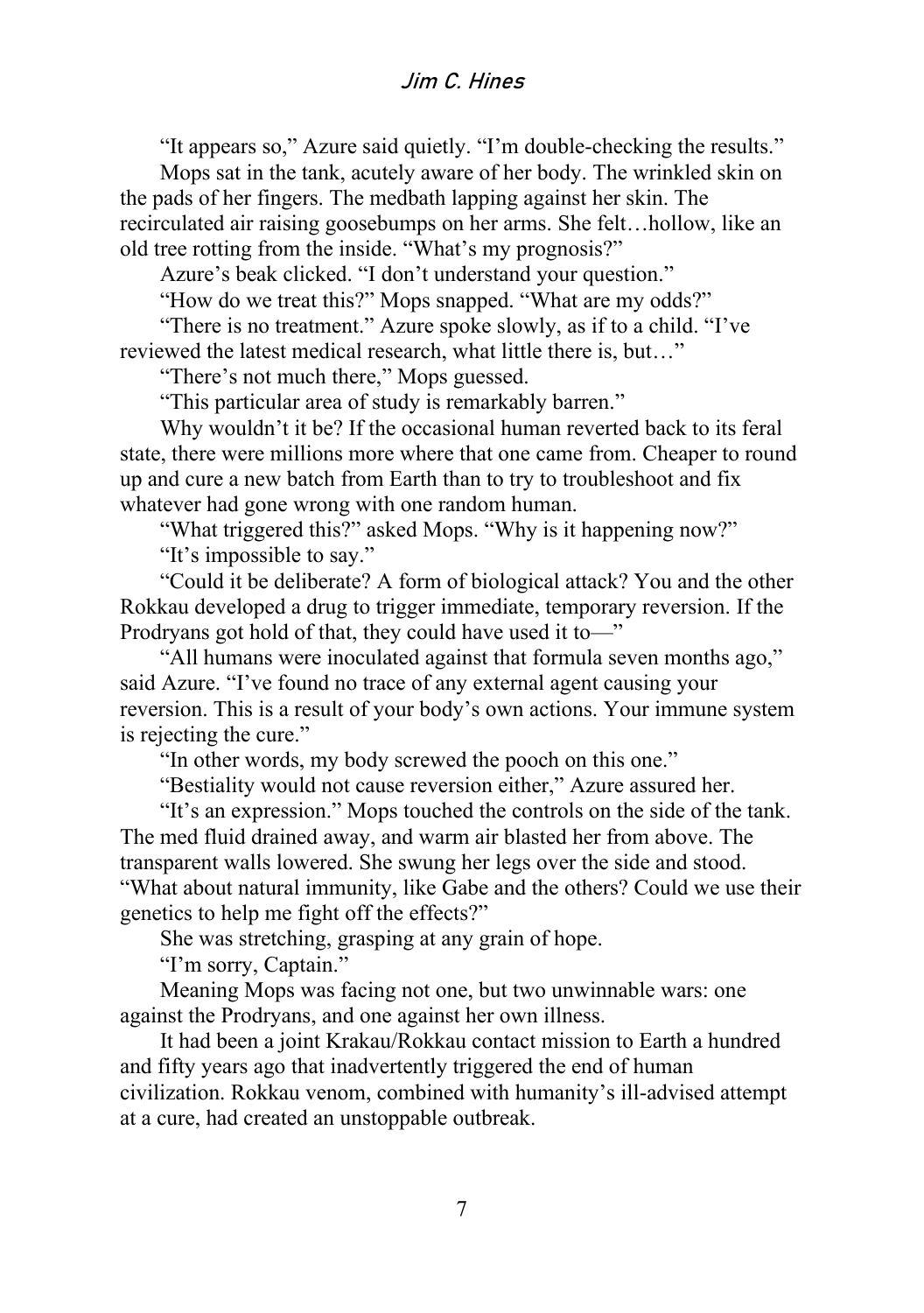Shame had driven the Krakau to cover up their part in Earth's downfall. They publicly blamed the Rokkau, even going so far as to banish the Rokkau from their home world. A handful of Rokkau, like Azure's great grandparents, escaped into hiding. The rest were imprisoned where it was believed no one would ever find them.

The Krakau returned to Earth a century later. The first explorers from that mission to set their tentacles on the planet's surface were promptly swarmed and eaten by Mops' ancestors.

Poetic justice, considering.

A minuscule fraction of Earth's population had proven immune to the plague. They'd hidden all those years, doing what they could to survive and preserve Earth's history and knowledge in what they called the Library of Humanity.

Their bodies had fought off the changes wrought by the plague. Mops' body had fought off the fucking cure.

She gathered her things from the fold-down shelf in the wall and dressed slowly, hands trembling with fury. Slipping into the familiar black jumpsuit eased her nerves a little. Every movement was disciplined. Routine.

Mops had helped design this uniform. One shoulder sported the gleaming pufferfish insignia of her ship, the other a rotating image of Earth. The globe was the official emblem of the Earth Defense Fleet—currently a fleet of one. Yellow stripes above and below the pufferfish marked her as the captain of that lone ship.

She donned her equipment harness next, then pulled on her boots. Finally, she slid an oval memcrys lens from a padded pocket and placed it over her left eye. It jumped from her fingers, aligning and connecting to the magnets implanted within the orbital bones.

*"Your pulse and respiration are both up."* Doc "spoke" through the speakers in Mops' collar. The AI's voice was pitched low, for her alone. *"Skin conductivity suggests increased perspiration. I take it the results weren't good."*

Mops pushed the shelf up until it locked flat. "Azure confirmed reversion."

*"Well, shit."*

Trust Doc to make her chuckle, even on her worst day. "My words exactly."

*"Alliance medical records have fifty-six known cases of reversion. Given Krakau secrecy surrounding their role in infecting humanity, there's*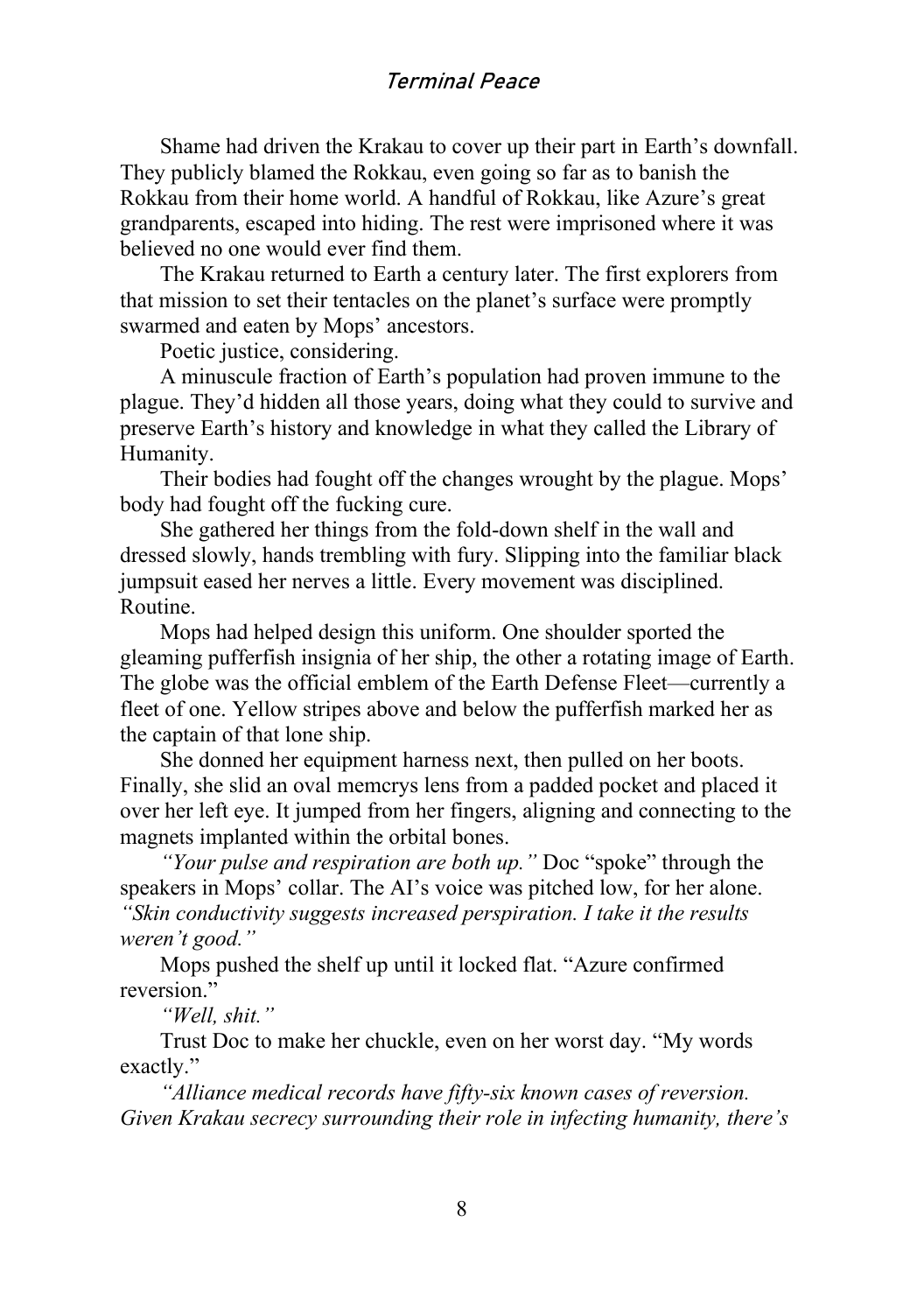*an excellent chance they've classified additional information that could be useful in treating your condition. We could—"*

"The instant we start digging into secure Alliance data, they'll want to know why."

Azure paused, clearly piecing together the half of the conversation she could hear. "You don't want anyone to know about your condition?"

"How long until the effects become debilitating?" Mops' words sounded distant, like she was listening to someone else speak. Someone far more calm and clinical. Buried beneath those words was the real question: *How long until I lose myself and try to eat my own crew?*

"The rate of progression varies from patient to patient," Azure said slowly. "Judging from the tests we've done so far, you could have anywhere from two weeks to two months. Running additional lab work in the coming week should give us a better idea."

Two weeks. Two months if she was lucky. "What should I expect in the meantime?"

"It varies," said Azure. "Your thinking will probably get cloudy. You may have blackouts. Appetite will increase. Emotional regulation could become more of a problem. Digestive complications are likely."

"Digestive complications?"

"Certain internal processes are trying to recalibrate. Intestinal calibration may go too far, or not far enough."

"Lovely."

"Should I continue?"

Mops shook her head. "Upload the list to Doc. I'll review it later." She rotated her arm until the shoulder popped. "Am I fit to continue commanding the ship?"

"For now." Azure slid closer and twined a tentacle around Mops' forearm, a gesture of fondness and support. "I'm sorry, Captain. I assume I should keep this secret from the crew?"

"They deserve the truth." That much, Mops was sure of. "I'll tell them at this morning's briefing. I trust them."

And if…*when*…she lost herself, when she reverted to the mindless savagery she'd been born into, when she fell too deep into hunger to claw her way back, she trusted them to do whatever was necessary to stop her.

Just like medical, the bridge had gotten a months-long upgrade. Mops barely recognized it anymore.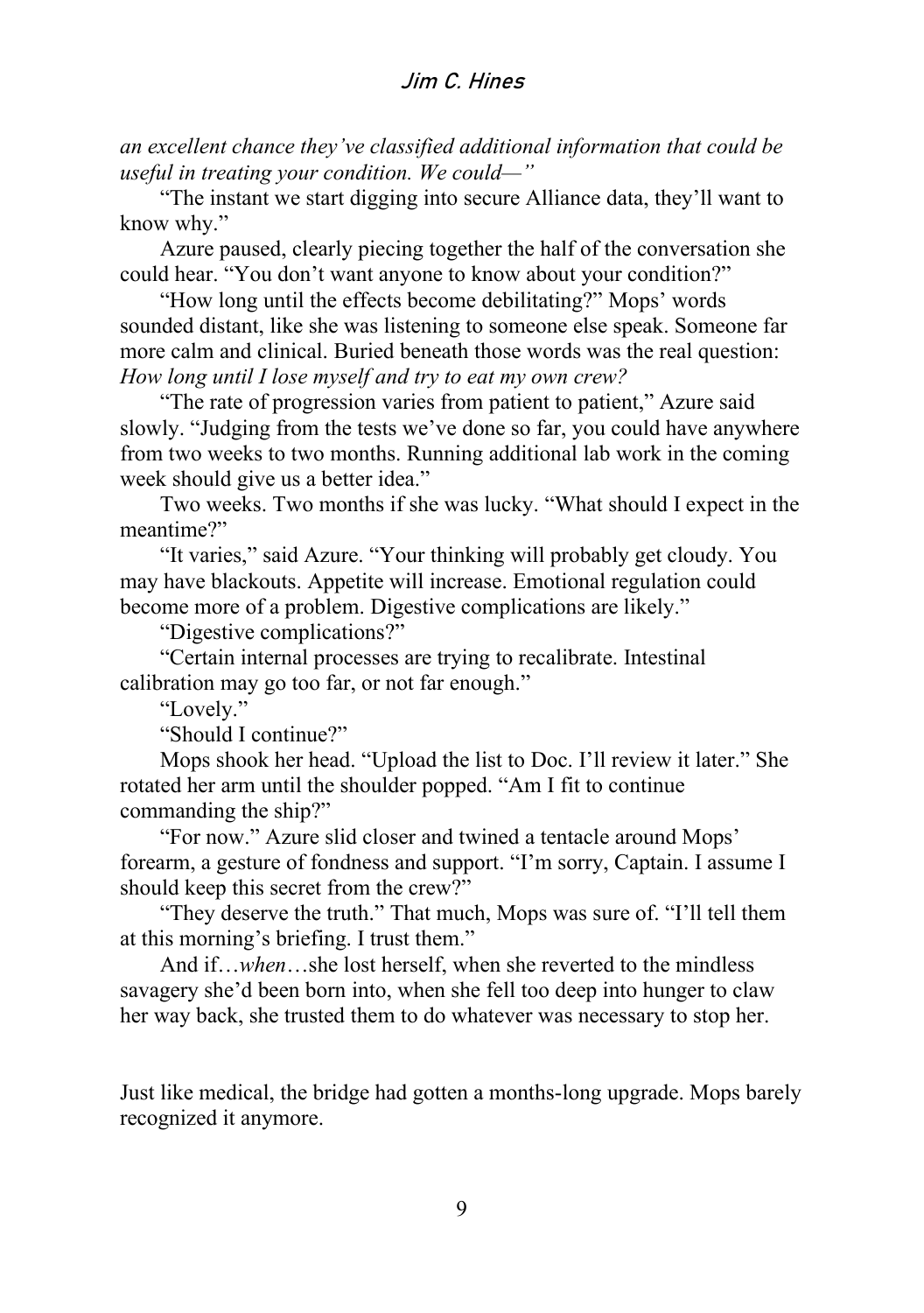The personnel stations circling the center chair looked brand new, with all their exposed circuitry and wiring fixed and sealed away. The notes Kumar had scrawled on the walls at Navigation were scrubbed clean. Gone were the video game controllers Grom had spliced into Navigation and Tactical. Even the old methane smell from spilled alien slushees was gone, replaced with a faint hint of lemon and pine.

At Mops' request, the engineering team had also installed a permanent cupholder at Grom's station.

The bridge was empty save for her second-in-command and a Krakau engineer on loan from Stepping Stone station who'd adopted the Human name Johnny B. Goode. Both were engrossed in their work and quiet enough for her to hear the low hum of the air vent fans hidden in the walls.

"Good morning, Captain." Commander Monroe vacated the captain's station in the middle of the bridge and moved to his customary seat at Tactical.

He'd recently straightened his shoulder-length white hair, draping it to the right and tying it off with a static bead, a small sphere of alien design with just enough of a charge to help hold the hair in place. It wasn't exactly regulation, but it partially obscured the damage done by a Prodryan grenade during his infantry service.

Monroe blew a bubble of brown gum that smelled like barbequed ribs as he studied Mops. "What's wrong, sir?"

"I'm changing our schedule." She missed the upholstered lounge chair Grom had welded into place after the loss of the ship's original Krakau captain. This new seat was too stiff, and had the faint chemical stink of freshly-extracted polymers. She settled in and pulled up the latest repair logs. "How's my ship, Johnny?"

Johnny rippled all three of her primary tentacles in annoyance. "The *Pufferfish* is ninety percent repaired. Despite the extensive damage your crew of semi-evolved primates inflicted upon her."

"That's not fair," chided Mops. "Grom inflicted a good chunk of that damage, and they'd spine-slap you silly at the suggestion they had primate ancestry."

Monroe chuckled without looking up from his station. "Hey, Captain. Remember when our crew of semi-evolved primates and one Glacidae fought off a Prodryan attack force and saved Johnny's home world?"

Johnny let out a series of annoyed, guttural clicks. "The remaining repairs should be complete within nine days. We'll need an additional four days for final testing and inspection, after which you can get back to your chaos and bloodshed."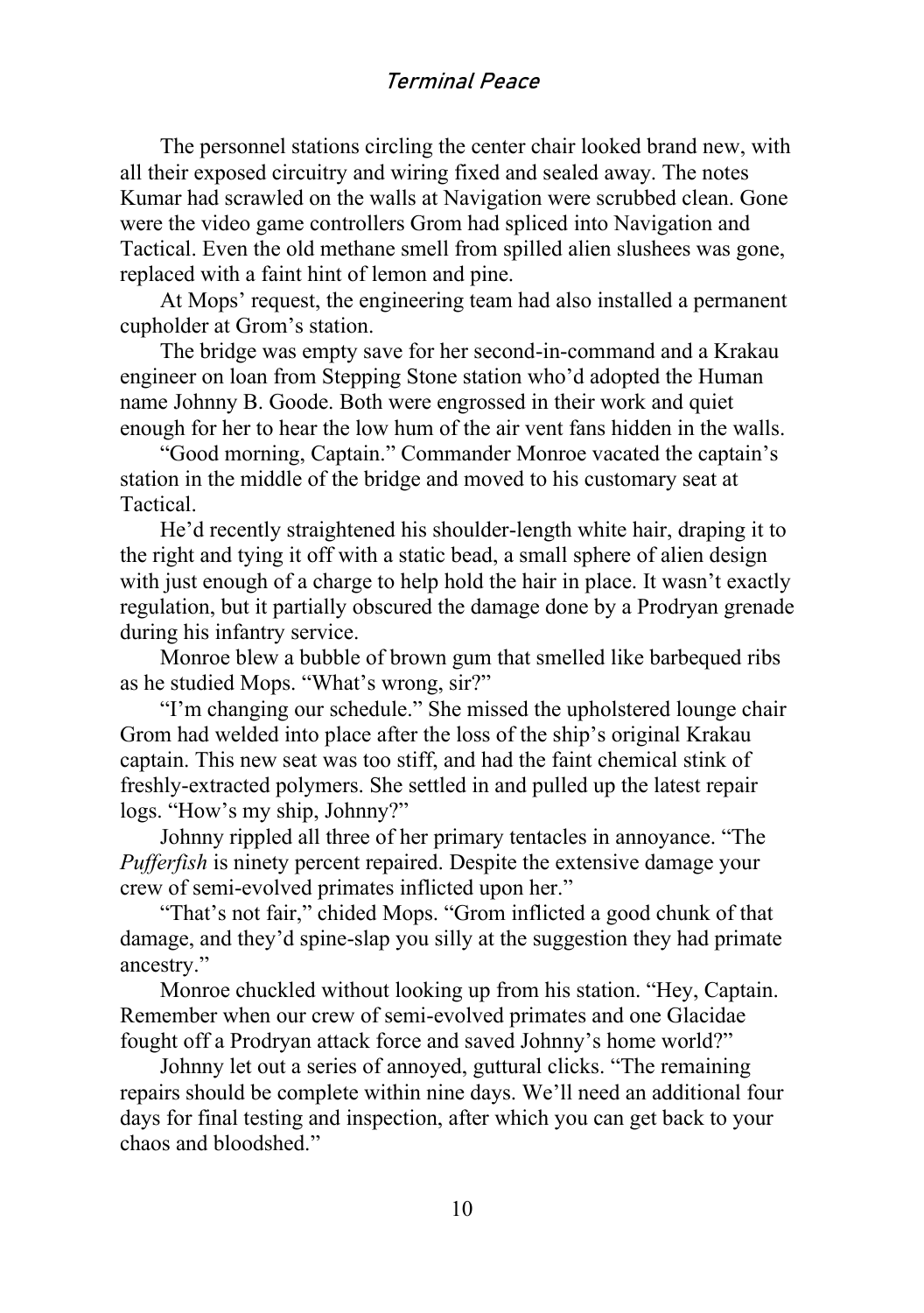"Mostly chaos these days," said Mops. "We're trying to cut back on the bloodshed."

"You mentioned a change of schedule," said Johnny. "I've received no such orders."

"I haven't issued them yet."

The engineer was young for a Krakau. Her rubbery green-and-white skin gleamed like wet glass. The skin around her beak and eyes was a soft, flexible gray.

Despite her youth, she was a skilled engineer. Her team had thoroughly catalogued every centimeter of damage to the *Pufferfish*. She had the typical Krakau disdain for humans, but Mops had dealt with worse.

Mops' only regret was that she'd looked up the song that had inspired Johnny's Human name. Now, every time the engineer fell behind in her repairs, Mops had to repress the urge to sing, "Go, Johnny, go!"

Mops studied the display at the front of the bridge. Earth and Stepping Stone were centered on the large curved screen. A small blue icon represented the *Pufferfish*, one of several ships docked at the station. To one side of the screen, a live feed from the system's security satellites listed current threats.

It was a very long list. Hundreds of Prodryan warships waited in the darkness, far enough out to evade any offensive from Earth, but close enough to take advantage of any opening that might present itself.

Mops turned her attention back to the *Pufferfish*. Her ship looked like a chubby rocket with a slender outrigger jutting from the side. She'd originally carried three matching weapons pods, but only one had survived the abuse Mops and her team put the ship through.

Maybe Johnny had a point about that…

Mops focused on the weapons pod. Her monocle tracked her eye movement and sent a quick query to the *Pufferfish*' system. The pod's inventory list popped up on her monocle an instant later. The ship carried a complete complement of missiles, A-gun slugs, and fully-charged batteries for the energy weapons. "Your team has been working through the repairs in order of priority, yes?"

"Of course," said Johnny.

"So that last ten percent is relatively nonessential?"

Johnny drew herself taller. "*All* of my work is essential."

"What would happen if we took the *Pufferfish* out sooner than expected?" asked Mops. "Say, today."

Monroe turned in his seat. He kept his face expressionless, but Mops could see the unspoken question in his eyes.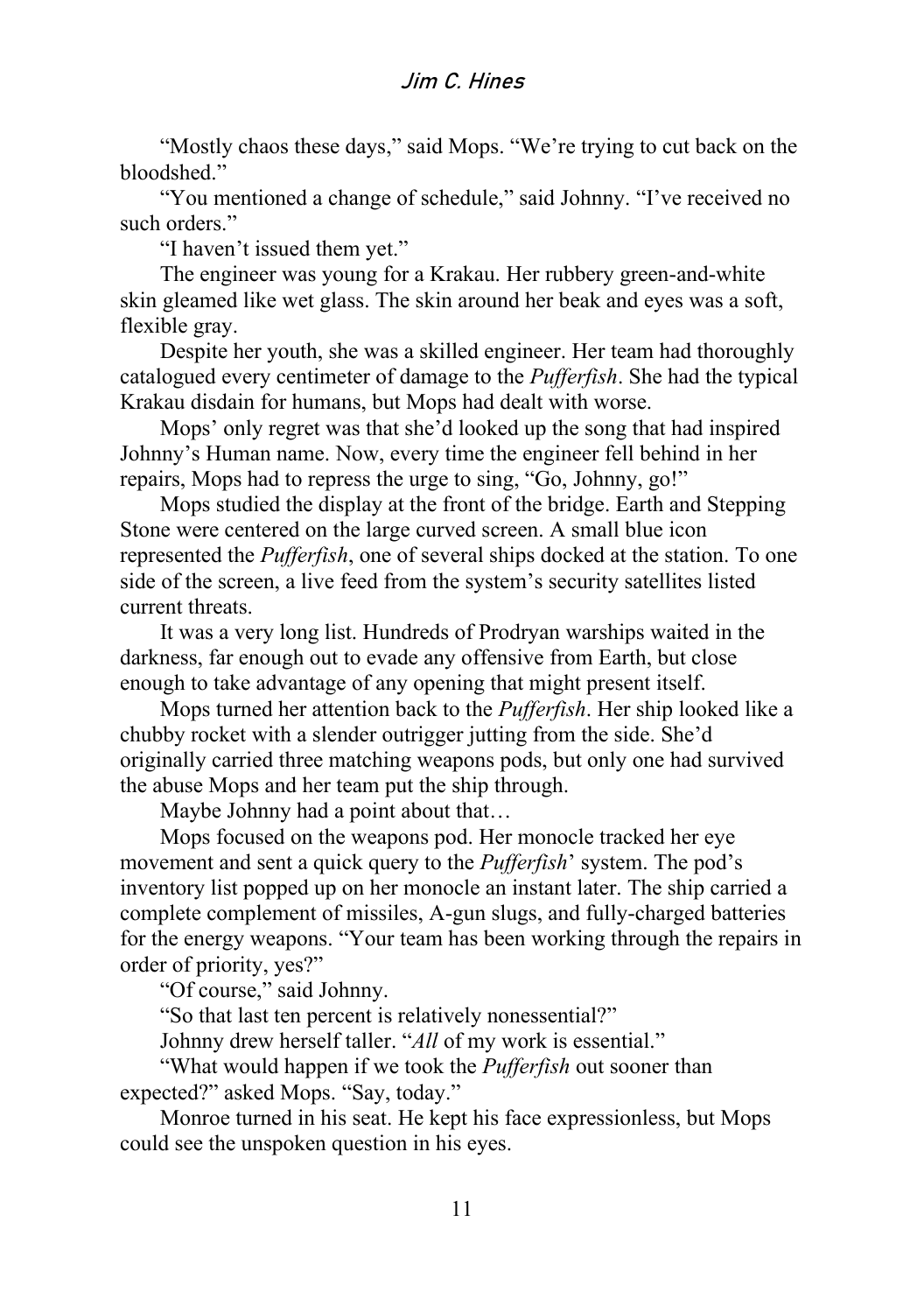In contrast, Johnny looked frustrated enough to tear off her own wriggling limbs. She snatched a curved visor from her webbed harness and placed it over her eyes, presumably checking the latest updates from her team. "Two entire decks lack redundant fire-suppression systems. Internal scanners still insist on misidentifying Tjikko as sixty-eight individual servings of broccoli. We haven't yet tracked down the source of Nusuran skin lotion seeping into the pool in Recreation."

"We don't have any Tjikko in the crew, and we can go without swimming," said Mops. "Are the decks with the fire-suppression trouble in use?"

"Not currently, but once you take on a full crew—"

"Have both decks sealed off and pump out the air. No oxygen, no fires." Mops switched the main display to a tactical overview of the solar system.

Green splotches were scattered about the edges like mold creeping across an unsanitized shower unit. Each smear represented a hostile Prodryan squadron. "Any chatter from our would-be destroyers?"

"Nothing new," said Monroe. "Most of what the Alliance has been intercepting is a mix of goading and gloating. Which clan has the most kills, which captain has the biggest wings, that sort of garbage."

Space was just too damn big. The closest Prodryans were almost ten AUs away, almost an hour and a half for light-speed transmissions, and far longer for ships or weaponry. "Johnny, are we combat-ready?"

"Weapons were our second priority, after life support. Both offensive and defensive systems are up to code." The Krakau followed Mops' attention to the screen. Her skin darkened. "You're considering an attack against the Prodryans?"

"Not all of them. Not all at once."

"They would see you coming, giving them more than enough time to prepare a counterattack."

Mops magnified the fleet closest to Jupiter. The screen brought up additional information on the number and type of ships, presumed armaments, speed, crew size, and clan affiliation.

"My sisters used to talk of human bloodlust." Johnny slapped a tentacle against the floor. "If you were determined to blow yourselves up, why the depths couldn't you do it *before* I poured my hearts into fixing this ship?"

Mops ignored her. "Monroe, we're moving up the morning briefing. I want the crew in the Captain's Cove in twenty minutes."

"Yes, sir." He knew better than to argue.

Johnny didn't. "This is madness. They'll either scatter before you reach them, leaving you floundering impotently in empty space, or else they'll